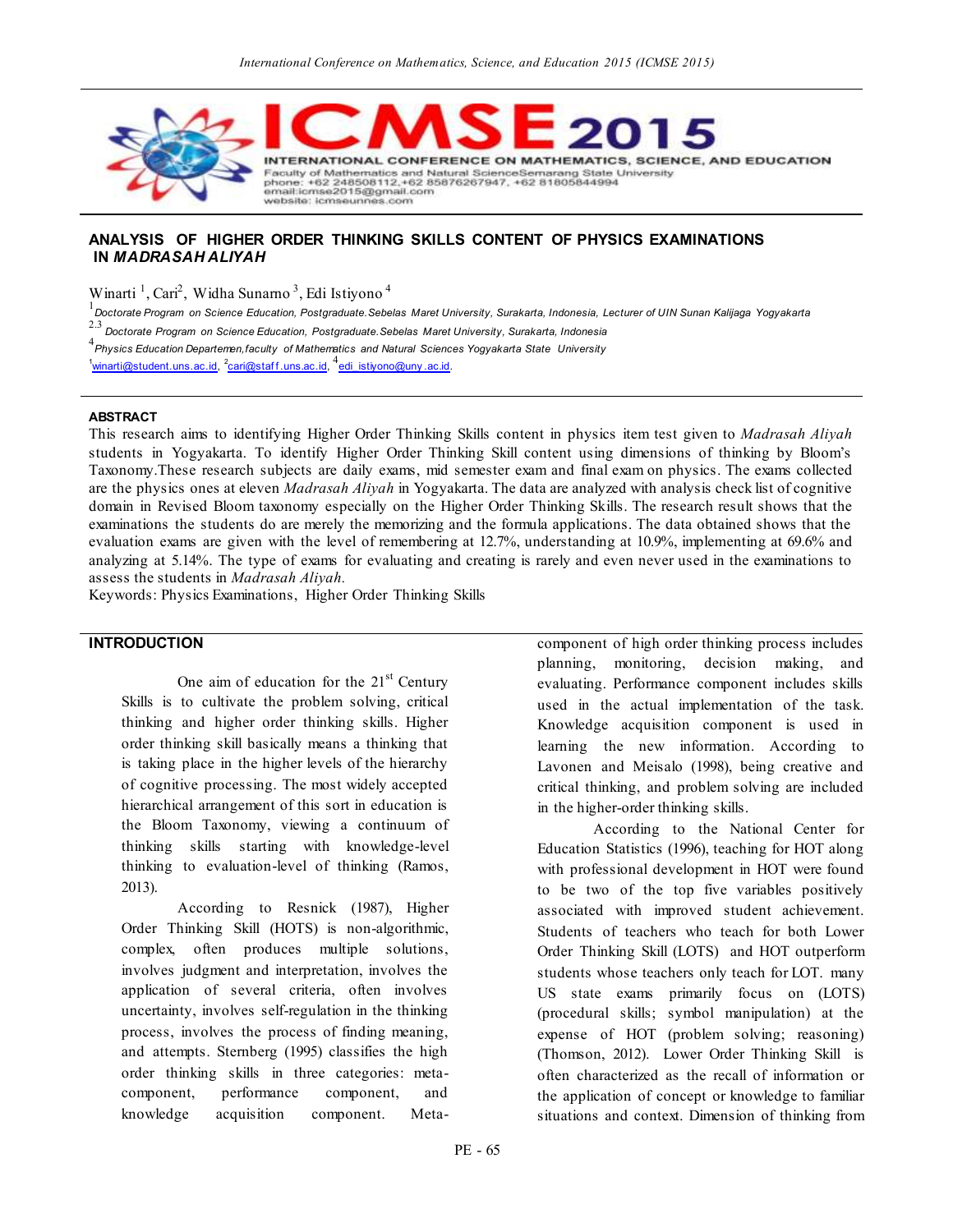Bloom Taxonomy identifying LOTS consist of three component, namely: remember, understanding and apply. While HOTS level is a complex thinking from analyze, evaluate and create.

The taxonomy classifies cognitive performances into six major headings arranged from simple to complex by revision of the Bloom's taxsonomi (Anderson & Krathwohl,2001): 1) Remember, 2) Understand, 3) Aplly, 4) Analyze, 5) Evaluate, 6) Create

Remember involves recognizing or recalling facts and concepts. Understand involves basic comprehension, understood in light of newer theories of learning that emphasize students constructing their own meaning. Processes in this category include interpreting, exemplifying, classifying, summarizing, inferring, comparing, and explaining.

Apply means to execute or implement a procedure to solve a problem. Application level problems still usually have one best answer. Analyze means to break information into its parts, determining how the parts are related to each other and to the overall whole. Processes include differentiating, organizing, and attributing. Multiple correct responses are still likely in analysis level tasks. Evaluate means judging the value of material and methods for given purposes, based on criteria. Processes include checking and critiquing. Create means putting disparate elements together to form a new whole,or reorganizing existing elements to form a new structure. Processes include generating, planning, and producing.

To solve the problem in physiscs needs to have much deeper thinking process and needs to have analysis process before deciding an issue. The analysis process is a part of HOTS. The ability to think is very important in describing and explaining the physical phenomena of empowerment of Higher Order Thinking Skill in physics learning that can help the students to analyze the meaning of the basic principles and to make decisions in everyday life.

National Assessment of Educational Progress [NAEP] indicate that the US educational system is not preparing students to solve complex problems, or in general, to think at higher levels (Thomson,2012).

Assessment is an essential part of learning because the assessment is the evidence that a teacher can use to describe the skills of the students throughout the learning process (Holmes, 2002). An assessment may describe the condition of the students. The teacher needs to know the development of the students' learning in order to ensure that they experience the learning process correctly. If the teacher's collected data identifies that the students have a blockage in learning, he may soon be able to take appropriate measures so that they can be free from the blockage in learning. An assessment may facilitate the development of Higher Order Thinking Skills of the students. They are forced to think of solving the problems to find the answers of the examinations that they do. With the developement of test item physisc for examinations that assess higher order thinking skill is key to facilitating the development of HOT by all students.

Danovan Peterson (1992) states that the assessment the teachers do all this time is merely mathematical and logarithmic without trying to develop the higher order thinking skills on the students. Therefore, it is important to know how the assessment done so far. The purpose of this research is to determine whether the physics examinations used to assess the students in *madrasah aliyah* already contain the higher order thinking skills.

# **METHODS**

The population in this research is all *Madrasah Aliyah* in Yogyakarta City, Bantul Regency and Sleman Regency either the public or private schools. The sample selection technique is random sampling. The samples in this research are eleven *Madrasah Aliyah.*

Data collection technique in this study is a non-test technique. The non-test technique is conducted to obtain the data of the examinations that have been used by teachers to assess the students. The methods used in this research are the documentation and interviews. The data analysis technique used is the analysis of qualitative data. The qualitative analysis is conducted through a review of the examinations used to determine the suitability of the examinations in the test with the indicator of higher order thinking skill that have been arranged previously.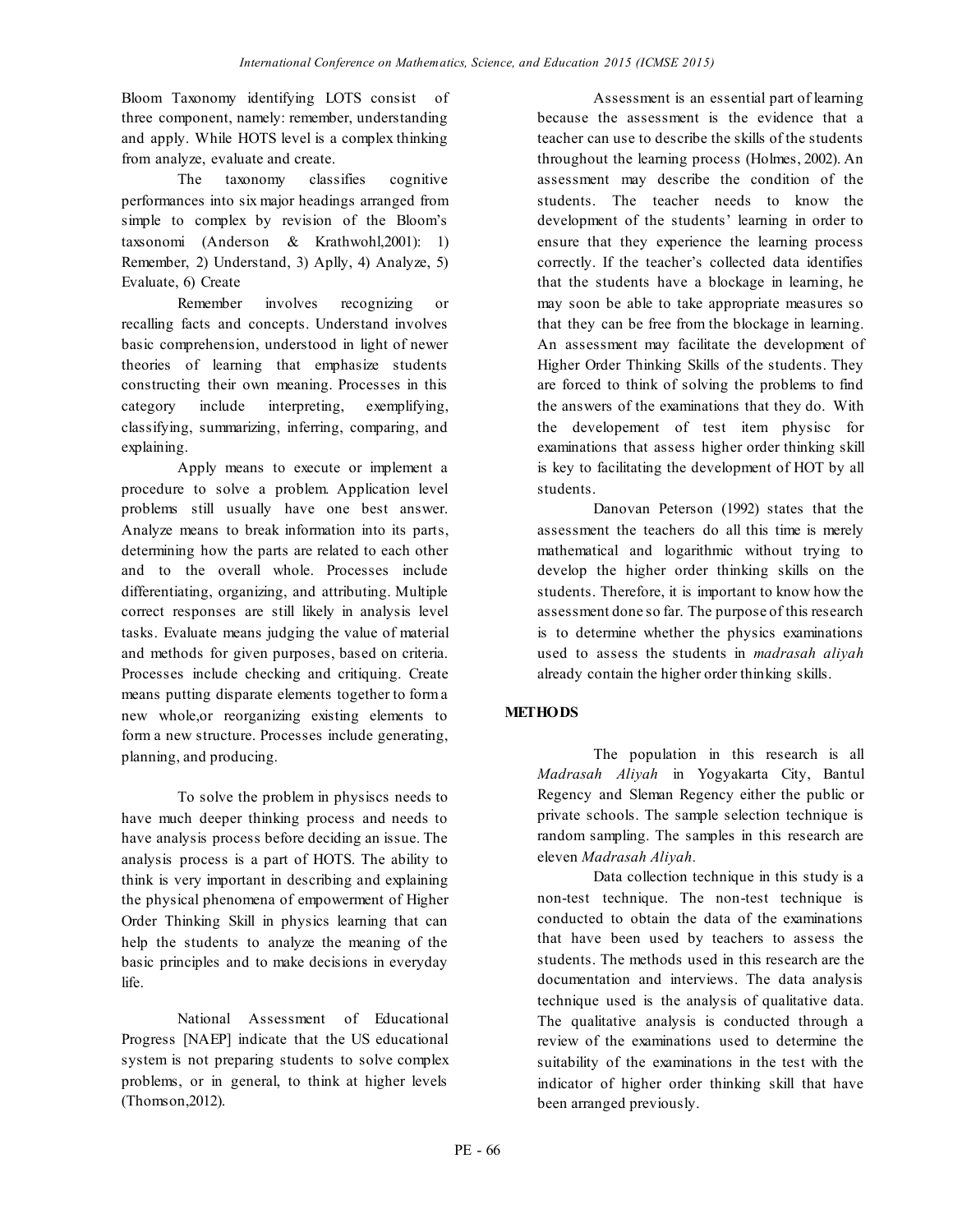### **RESULT AND EXPLANATION**

The frequency of using the dimension of HOTS is found based on the data analysis that is classified by the bloom taxonomy as follows Table 2

Classification of thinking aspect of the physics tests

| <b>Thinking Skill Assigned</b><br>by Bloom Taxonomy for<br>the Physics<br><b>Examinations Test</b> | Analysis<br><b>Result</b><br>( %) |
|----------------------------------------------------------------------------------------------------|-----------------------------------|
| Remembering                                                                                        | 12.7 %                            |
| Understanding                                                                                      | 10.9 %                            |
| Applying                                                                                           | 69.9 %                            |
| Analyzing                                                                                          | 5.14 %                            |
| Evaluating                                                                                         | $0\%$                             |
| Creating                                                                                           | $\frac{0}{0}$                     |

Of the six thinking aspect classified by Bloom, there are only four thinking skills used: Remembering, Understanding, Applying and Analyzing. The analysis result for the remembering skill on the physics examinations used in *Madrasah Aliyah* is at 12.7%. The understanding skill is 10.9%, the applying skill is 69.9%, while the evaluating skill and creating skill are 0%. The examinations that have been used all this time contain no Higher Order Thinking Skills because there are no examinations that measure the skills of evaluating and creating. Most of the examinations

lie on the LOT. The physics examinations mostly only ask the students to apply the physics formula.

Many researches identifying the level of HOT evidently show that the examinations used in the high schools are at the low order thinking skill (Lane, 2004; Webb, 2002). Other researches in mathematics conducted by Tony Thomson (2012) show that the math examinations used is at the low order thinking. Similarly, in this research the analysis result of the physics examinations used in *Madrasah Aliyah* shows the low order thinking.

Table 3 Sample of test items classified by Taksonomi Bloom

| <b>Bloom's Taksonomi Classifications</b> | <b>Test Items</b>                                                                                                                                                                                                                             |
|------------------------------------------|-----------------------------------------------------------------------------------------------------------------------------------------------------------------------------------------------------------------------------------------------|
| Remembering                              | Explain the principle of Black                                                                                                                                                                                                                |
| Remembering                              | Absolute Zero themperature is the themperature when                                                                                                                                                                                           |
| Remembering                              | Explain the transfer of heat!                                                                                                                                                                                                                 |
| Applying                                 | Themperature of a body is $40^{\circ}$ C. What is the temperature                                                                                                                                                                             |
|                                          | if it measured with a thermometer Reamur and fahrenheit?                                                                                                                                                                                      |
| Applying                                 | Ice mass of 150 grams and a themperature of $0oC$<br>included in 500 grams of water with temperature $20^{\circ}$ C. If<br>the heat melting ice 80 cal/g, the specific heat of water 1<br>cal/g, then the final temperature of the mixture is |
| Applying                                 | How much heat is needed to melt the ice as 200 grams with<br>a temperature of $0 \degree$ C ?<br>(latent heat of fusion of water 80 cal/g)                                                                                                    |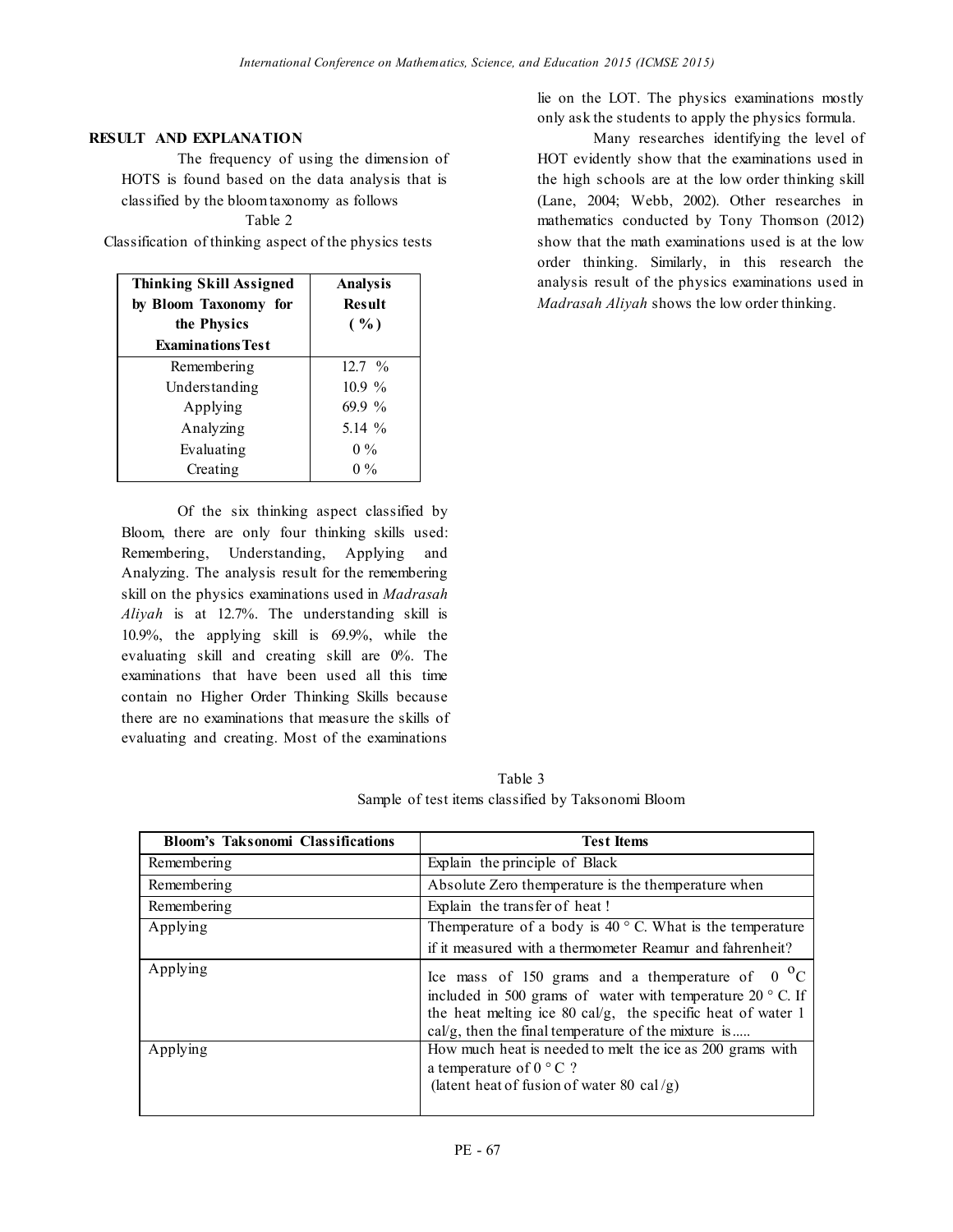Physics test item at the level of LOTS is a usual solution likely to be routine and familiar to students and do not involve a new situation‖ or require a student to solve a problem‖. Physics test item of classification that are identified on LOTS is on the domain remembering, understanding and applying.

As can be seen from table 3, it was not unusual for physics examination to classify the same or similar test items as both LOTS (remembering, understanding, and applying) and HOTS (analyzing, evaluating, and creating)

Remember and understand is part of LOTS. Remebering level is when teachers ask their students to answer questions correctly and fundamentally. At the level of this measure a person's ability to think in defines, describes, identifies, knows, embed, made the list, match, name, describe, recall and recognize.

Physics test item at the level of LOTS is a usual solution likely to be routine and familiar to students and do not involve a new situation‖ or require a student to solve a problem Physics test item of classification that are identified on LOTS is on the domain remembering, understanding and applying.

According to Bloom, test items that had already been practiced in class would be labeled remember and undertanding. The following table includes examples of test items considered by the researcher

> Explain the principle of Black Absolute Zero themperature is the themperature when Explain the transfer of heat

The main key to execute the question is if students remember the defenition of the matter they choice have a best answer.

Apply skill is the ability to use a procedure to resolve the issue. The application skill consists oftwo cognitive processes: the excecutting skill and implementing skills. In excecutting skill is if students encounter problems that are already known to the students will be aware which procedure will be used. This skill is more inclined to the ability to solve problems with the algoritmic

Ice mass of 150 grams and a themperature of  $0<sup>o</sup>C$  included in 500 grams of water with temperature 20 ° C. If the heat melting ice 80 cal/g, the specific heat of water 1 cal/g, then the final temperature of the mixture is.....

From that question is so obvious that the skills needed to solve the problems is to logaritmic. Step problem solving with this type is to know the symbols that have been recognized by students and use the equation. If each step is done correctly, the results to be obtained is also certainly true.

One of the characteristic of HOT in is its newness to the solver or its non routine nature. However many of the test items for examination in madrasah aliyah were procedural and routine is Lower Order Thinking Skill.

Application level is a level that requires students to solve problems in new situations by applying knowledge, facts, techniques and rules in a different way. Application level is when the teacher asks students to solve problems using formulas or specific strategy when the issue has not been shown before. This is different to memorize or reiterating a fact and apply it to something new. For example, when students have to calculate how temperature somewhere by using a thermometer. To resolve this problem, the learners have to think how to use the scale and shall apply the scale reading skills so that they can resolve the issue. Some keywords and phrases that are used when learning at the level of application that includes is apply, built, choose, construct, develope, interview, make use of, organize, experiment with, plan, select, solve, modifies, predicts, produces, changes, identify, and model

Analysis described as the level of thinking that asks students to examine and decipher each piece of information by identifying the reasons or causes, to make conclusions and find facts to support broader conclusions. Some keywords used to the level of analysis that is analyze, categorize, classify, compare, contrast, discover, dissect, divide,examine, inspect, simplify, survey, take part in, test for, distinguish, distinction, relationships, function, motive, inference, assumption, and conclution.